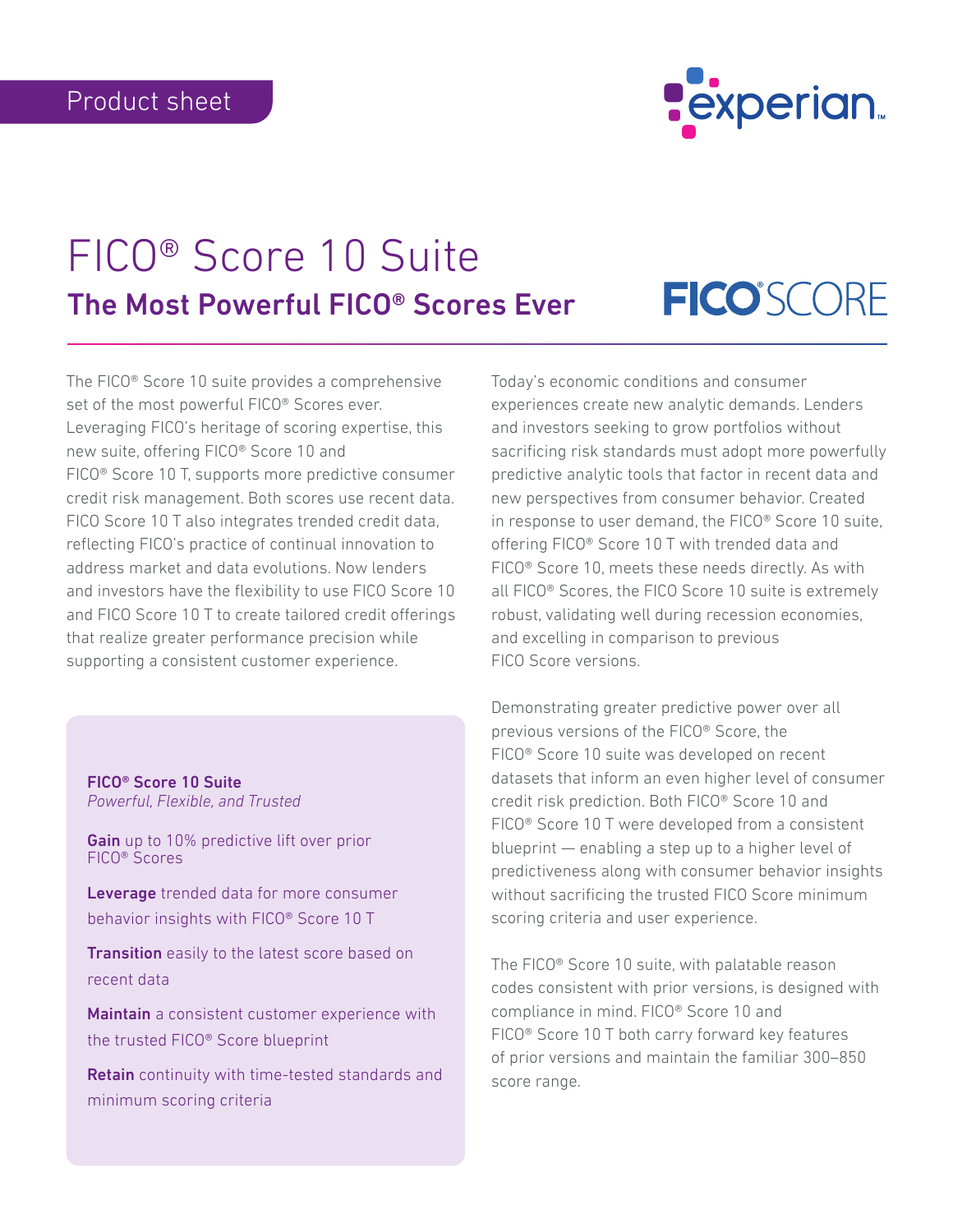# Product sheet FICO® Score 10 Suite

The FICO® Score 10 suite provides continuity with these important features from other FICO® Score versions:

#### Collections Differentiation

Unpaid third-party medical collections differentiation and paid third-party collections exclusion.

#### Rental Trade Line Inclusion

Payment history used in score calculations when present on the credit file include telecom and utilities, as well as rental trade lines when reported.

## FICO® Score 10 Suite Outperforms Prior FICO® Scores in Key Use Cases

Building off new data samples and refined variable weighting, both FICO® Score 10 and FICO® Score 10 T provide predictive lift over all previous versions of the FICO® Score, with distributions very consistent with prior models. Both FICO Score 10 and FICO Score 10 T show strong performance for prime thin and new-to-credit files such as those seen with first-time homebuyers.

FICO® Score 10 T delivers significant lift in the mortgage origination space with a three-point gain in Kolmogorov–Smirnov (KS)\* over the FICO® Score 2 version commonly used by the mortgage industry. This would translate to roughly a 13% reduction in delinquency at a cutoff of ~680. Bankcard, auto, and other originations can also benefit from the stronger model. FICO Score 10 T validates well in the near-prime and subprime segments as well.

#### FICO® Score 10 *More Predictive, Backward Compatible*

Developed using recent credit bureau data and designed to be backward compatible, FICO® Score 10 provides a streamlined path to a higher level of consumer credit risk analysis.

The updated model based on recent data reflects the evolving credit landscape and consumer behavior, yielding more predictive insight than previous scores. Because the type of data used is consistent with prior FICO® Scores, FICO® Score 10 can be seamlessly implemented. FICO Score 10 provides the same trusted user and consumer experience as prior versions.

## FICO® Score 10 T *Powerful Trended Data Insights*

FICO® Score 10 T uses a powerful new set of predictive characteristics generated from both traditional and trended credit bureau data. As with all FICO® Scores, compliance and user experience are top priorities. Users can feel confident using FICO Score 10 T to integrate consumer behavior insights into decisioning, knowing that the score comes from a trusted and consistent source. FICO Score 10 T has the same minimum score criteria and score range as prior versions of the FICO® Score. While FICO Score 10 T shares many similar features with other FICO Scores, new reason codes for consumer communication support its use of additional credit characteristics to enhance predictiveness.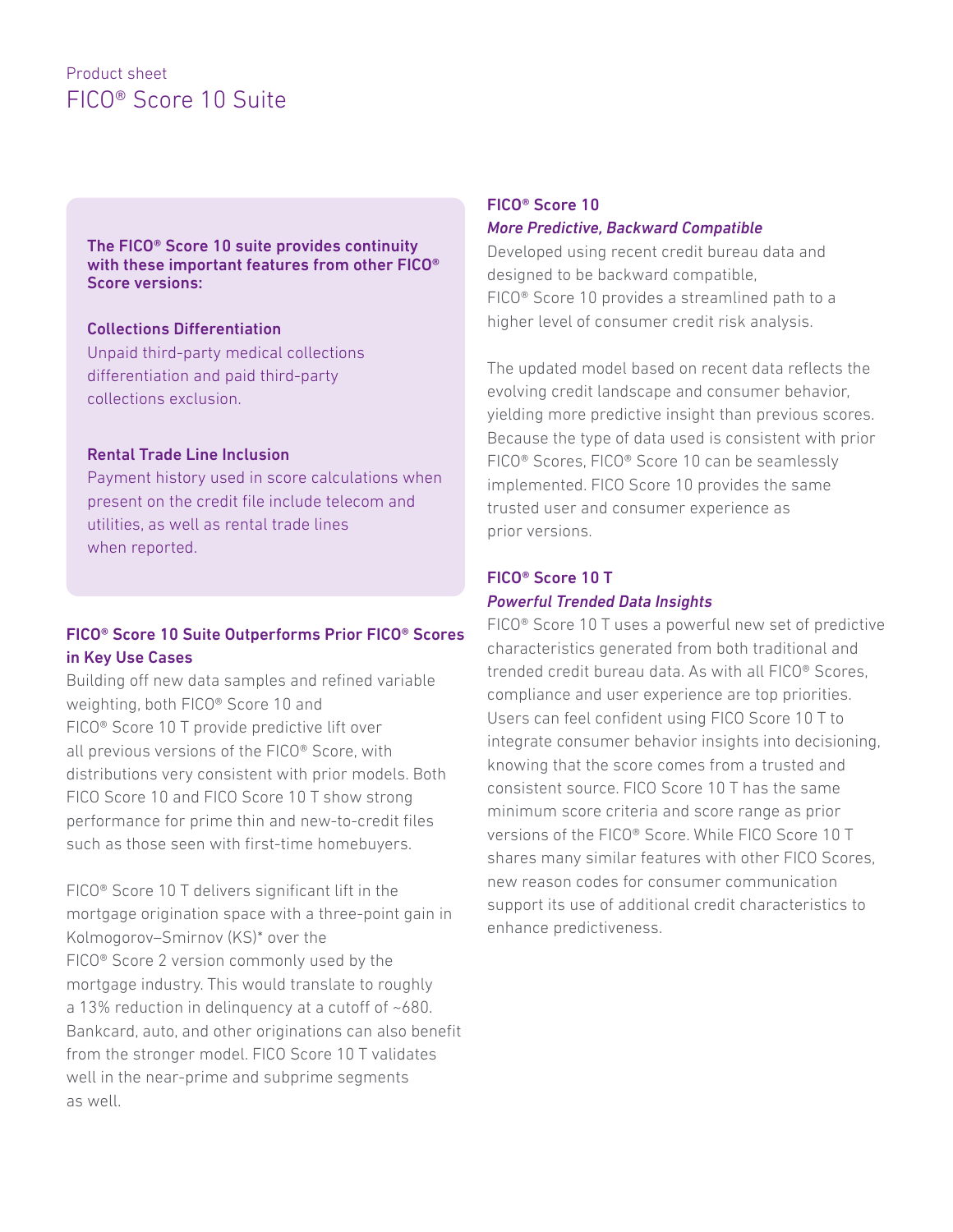#### FICO® Score 10

#### *Matches or Outperforms Prior FICO® Scores*

Lenders using older FICO® Score versions can make a strong business case for adoption of the newest model versions.

#### FICO® Score 10 KS Comparisons

|                                    | FICO <sup>®</sup> Score 10 | <b>KS Gain Over</b><br>FICO <sup>®</sup> Score 9 | <b>KS Gain Over</b><br>FICO <sup>®</sup> Score 8 | <b>KS Gain Over</b><br>FICO <sup>®</sup> Score 2 |
|------------------------------------|----------------------------|--------------------------------------------------|--------------------------------------------------|--------------------------------------------------|
| All Industries, Originations       | 54.8                       | 1.1                                              | 2.8                                              | 3.2                                              |
| All Industries, Account Management | 66.5                       | 0.5                                              | 2.2                                              | 2.6                                              |
| Auto, Originations                 | 58.2                       | 1.0                                              | 2.5                                              | 2.7                                              |
| Auto, Account Management           | 67.7                       | 0.3                                              | 1.3                                              | 1.7                                              |
| Bankcard, Originations             | 58.1                       | 1.0                                              | 2.3                                              | 3.1                                              |
| Bankcard, Account Management       | 66.4                       | 0.5                                              | 2.2                                              | 2.8                                              |
| Mortgage, Originations             | 58.6                       | 2.0                                              | 3.4                                              | 3.0                                              |
| Mortgage, Account Management       | 72.4                       | $-0.1$                                           | 0.9                                              | 1.4                                              |

Model Performance Metrics: FICO® Score 10 shows stronger predictive power over all previous score versions based on 2017–2019 data

#### FICO® Score 10 Outperforms Prior FICO® Scores on Data from the Great Recession

Even in a dramatically different time period for credit risk than the relatively economically stable time period FICO® Score 10 was built on, FICO Score 10 shows comparable predictive power to previous FICO® Score versions. This is despite the fact that the prior versions were built on data much closer to the time of the Great Recession. This robust through-the-cycle performance offers confidence that the FICO Score 10 suite will continue to represent a step forward in risk prediction, regardless of shifts in economic conditions.



Model Performance Metrics: FICO® Score 10 performs exceptionally well during an economic downturn, validated using data from the last great recession 2007–2009.